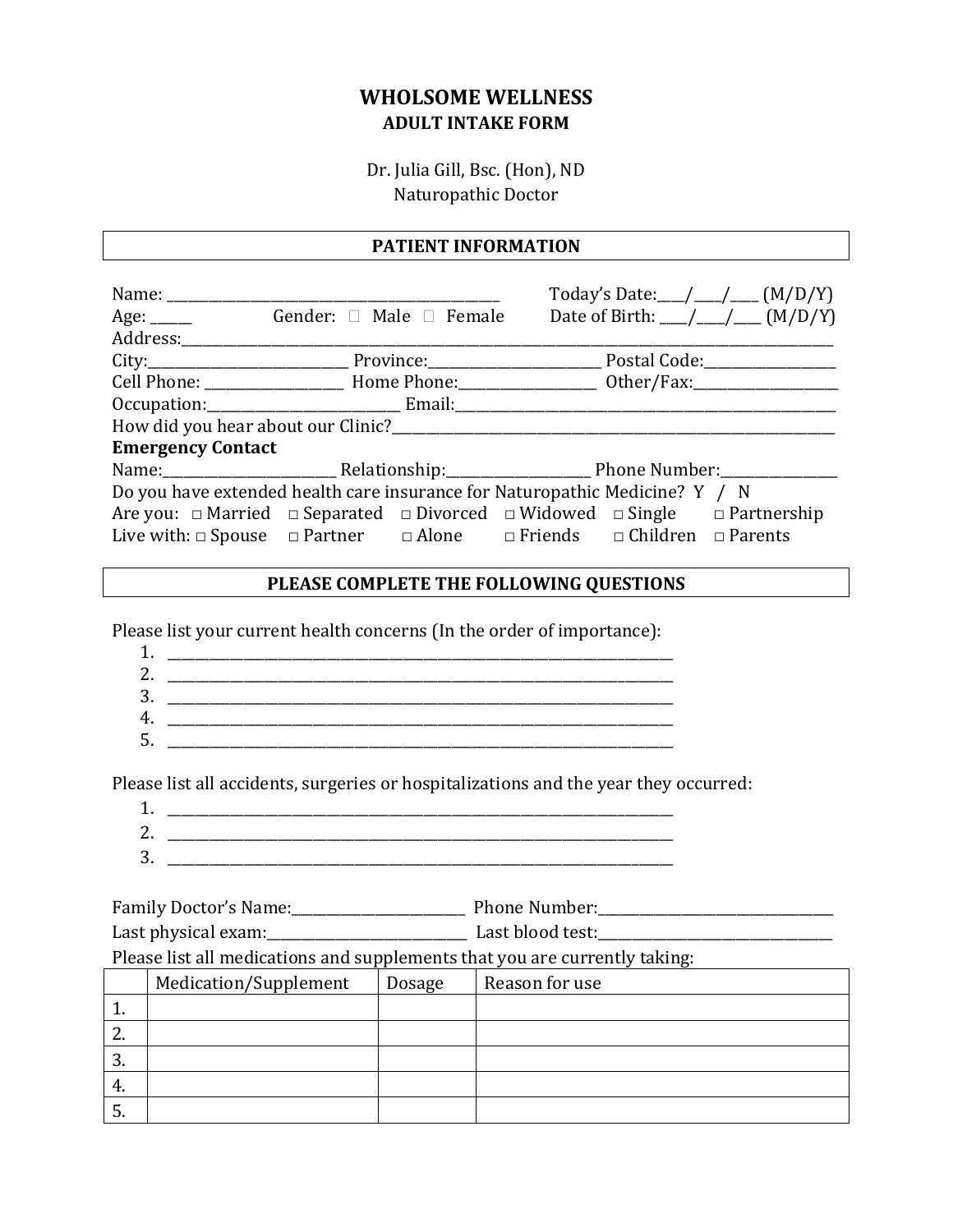| Please list all allergies:        |                                   |
|-----------------------------------|-----------------------------------|
| Stress Level (Daily Average 1-10) | Energy Level (Daily Average 1-10) |
| <b>Stressors</b>                  |                                   |

| Alcohol: amount per day or week        |  |
|----------------------------------------|--|
| Tobacco: form and amount per day       |  |
| Caffeine: form and amount per day      |  |
| Recreational Drugs: what and how often |  |

### **FAMILY HISTORY**

| Please indicate if a close relative (Parent, Child, Sibling) has had any of the following: |      |                           |      |
|--------------------------------------------------------------------------------------------|------|---------------------------|------|
|                                                                                            | Who? |                           | Who? |
| Allergies                                                                                  |      | High blood pressure       |      |
| Alcoholism                                                                                 |      | Kidney disease            |      |
| Asthma                                                                                     |      | Mental illness            |      |
| Arthritis                                                                                  |      | Mononucleosis             |      |
| Cancer (type?)                                                                             |      | <b>Multiple Sclerosis</b> |      |
| <b>Chronic Bronchitis</b>                                                                  |      | Osteoporosis              |      |
| <b>Diabetes</b>                                                                            |      | <b>Rheumatic Fever</b>    |      |
| Depression                                                                                 |      | Skin disease              |      |
| Drug abuse                                                                                 |      | Strep throat              |      |
| Emphysema                                                                                  |      | Stroke                    |      |
| Hepatitis                                                                                  |      | Tuberculosis              |      |
| Heart disease                                                                              |      | <b>Other</b>              |      |

 $\Box$  I don't know my family medical history

## **TYPICAL DIET**

|                  | Do you have any dietary restrictions (religious, vegetarian, etc)? _________________________________ |                        |
|------------------|------------------------------------------------------------------------------------------------------|------------------------|
|                  |                                                                                                      |                        |
|                  | Do you experience any of the following? (Please circle)                                              |                        |
| Unusual fatigue  | Decreased motivation                                                                                 | Decreased libido       |
| Excessive stress | Decreased self-esteem                                                                                | Decreased satisfaction |

Do you consider yourself a happy person? Y / N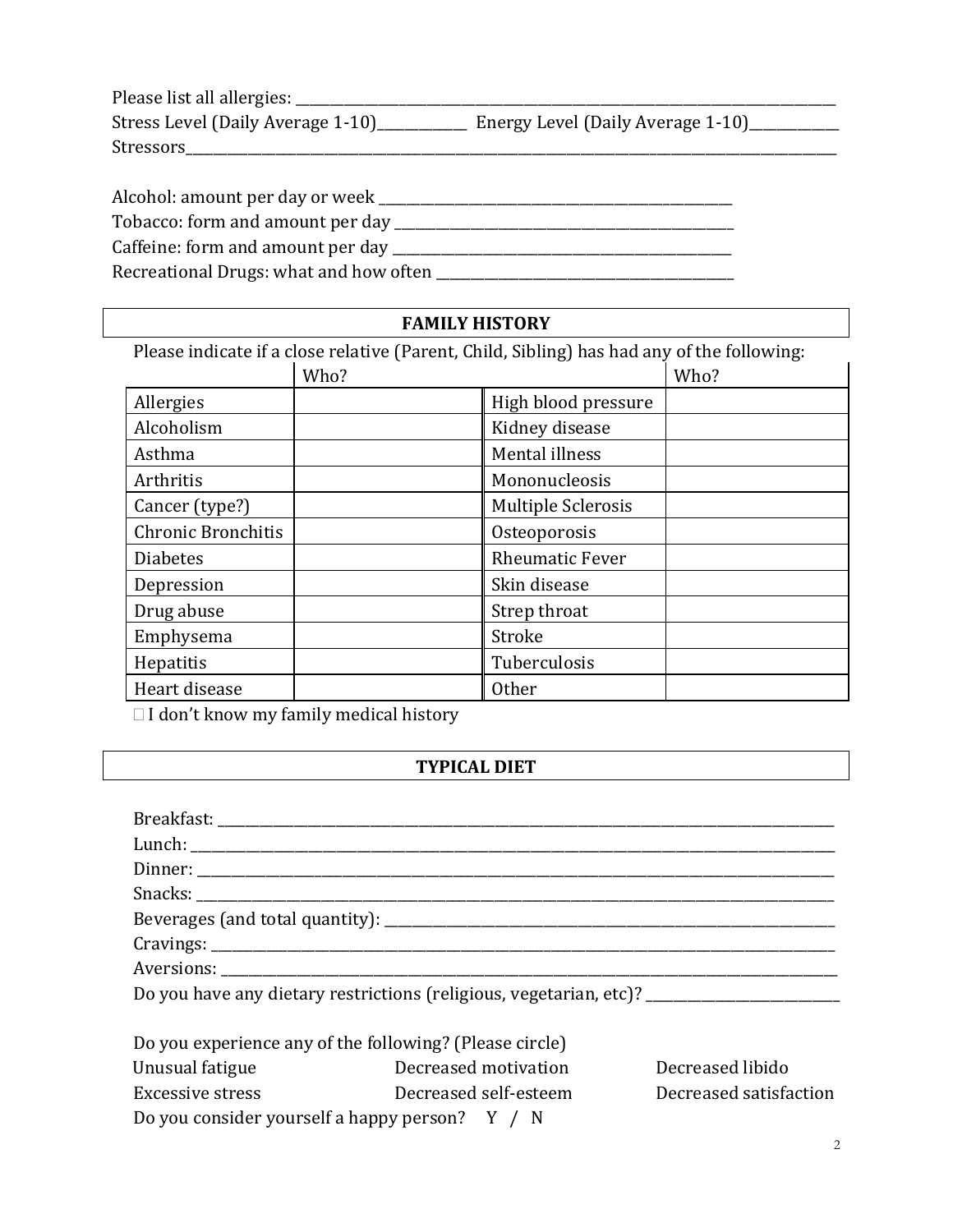### **ENVIRONMENT**

| How many hours do you sleep per night? __________                                       | Do you sleep well? $Y / N$ |  |
|-----------------------------------------------------------------------------------------|----------------------------|--|
| Do you exercise regularly? Y / N What do you do for exercise, how much, how             |                            |  |
| often?                                                                                  |                            |  |
|                                                                                         |                            |  |
| Are you exposed to significant tobacco smoke at home or at work? Y / N                  |                            |  |
| Are you frequently exposed to animals (work, pets, etc)? Y / N                          |                            |  |
| Are you regularly exposed to toxins or other hazards (work, home, hobbies, etc)? Please |                            |  |
|                                                                                         |                            |  |
| What are your interests and hobbies? ________                                           |                            |  |
| Describe the emotional climate at home and at work: ____________                        |                            |  |
| Is there anything that you feel is important that has not been covered?                 |                            |  |

## **PAIN LOCATION**

Please circle, shade or otherwise indicate painful location or any affected area. Use descriptive words where possible.



*Thank you for taking the time to complete this form!*